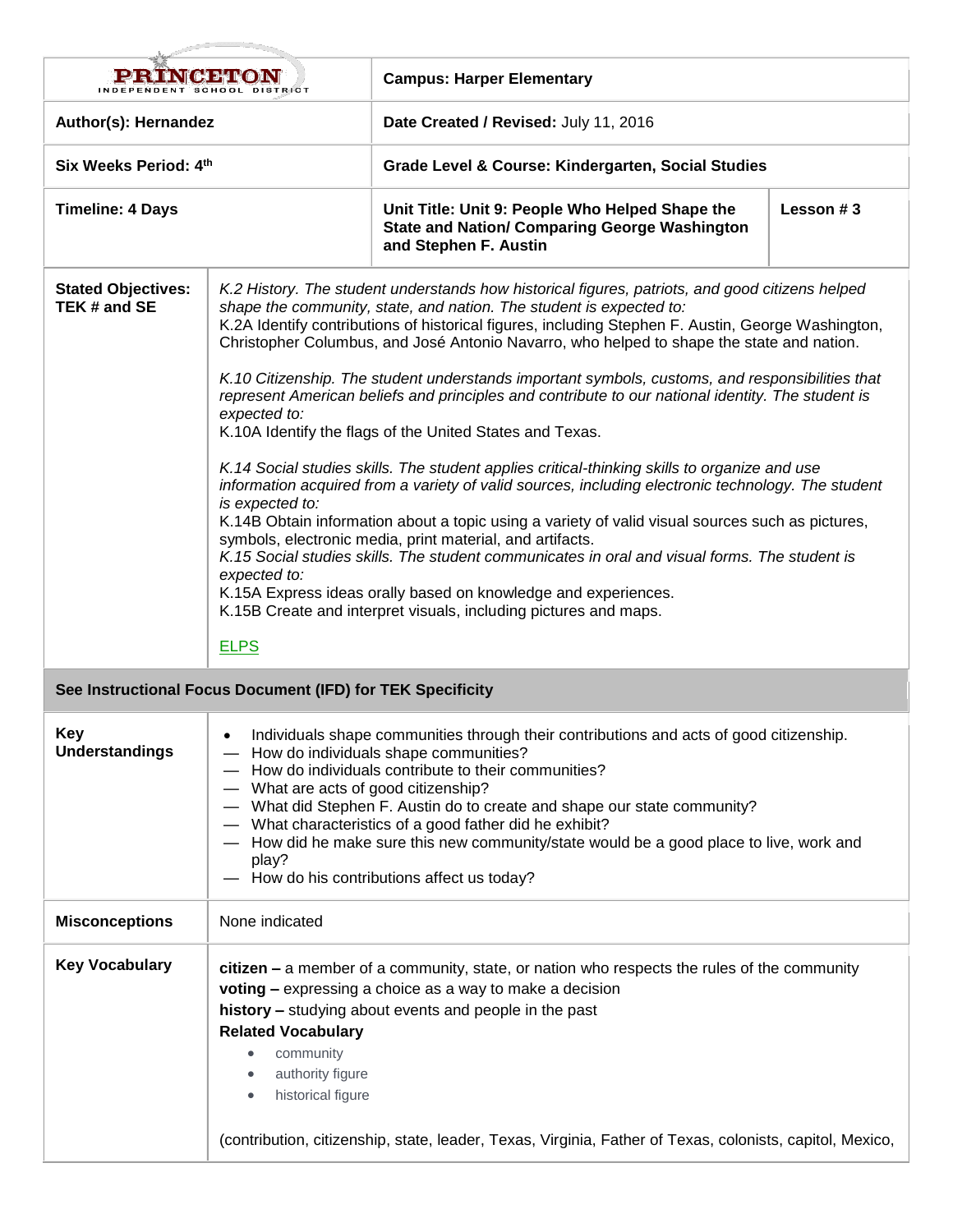|                                         | citizens)                                                                                                                                                                                                                                                                                                                                                                                                                                                                                                                                                                                                                                                                                                                                                                                                                                                                                                                                                                                                                                                                                                                                                                                                                                                                                                                                                                                                                                                                             |                                                                                                                                                                                                                                           |  |
|-----------------------------------------|---------------------------------------------------------------------------------------------------------------------------------------------------------------------------------------------------------------------------------------------------------------------------------------------------------------------------------------------------------------------------------------------------------------------------------------------------------------------------------------------------------------------------------------------------------------------------------------------------------------------------------------------------------------------------------------------------------------------------------------------------------------------------------------------------------------------------------------------------------------------------------------------------------------------------------------------------------------------------------------------------------------------------------------------------------------------------------------------------------------------------------------------------------------------------------------------------------------------------------------------------------------------------------------------------------------------------------------------------------------------------------------------------------------------------------------------------------------------------------------|-------------------------------------------------------------------------------------------------------------------------------------------------------------------------------------------------------------------------------------------|--|
| <b>Suggested Day</b><br><b>5E Model</b> | <b>Instructional Procedures</b><br>(Engage, Explore, Explain, Extend/Elaborate, Evaluate)                                                                                                                                                                                                                                                                                                                                                                                                                                                                                                                                                                                                                                                                                                                                                                                                                                                                                                                                                                                                                                                                                                                                                                                                                                                                                                                                                                                             | <b>Materials, Resources, Notes</b>                                                                                                                                                                                                        |  |
| Day 1- Engage/<br>Explore/Explain       | <b>ENGAGE - Introduce the name "Austin"</b><br>1. Display a picture of Stephen F. Austin. Introduce him as an<br>historical figure and explain how he was very important to<br>Texas.<br>2. Display a picture of the state capitol of Texas. Ask: Do you<br>know where the state capitol of Texas is? (Austin, Texas is<br>the location of our state capitol. It is named after Stephen F.<br>Austin.)<br><b>EXPLORE - The story of Stephen F. Austin</b><br>1. Share with students the story of Stephen F. Austin using the<br>Teacher Resource: PowerPoint: Stephen F. Austin: The<br>Father of Texas, or a picture book about Stephen F. Austin.<br>The following points may be included:<br>Stephen F. Austin was born in Virginia on<br>$\circ$<br>November 3, 1793.<br>Stephen F. Austin became a leader to the<br>$\circ$<br>people who settled in Texas.<br>Stephen F. Austin helped the colonists write<br>$\circ$<br>rules for their new colony.<br>Much of the money Austin earned was spent<br>$\circ$<br>on the colony.<br>Stephen F. Austin died on December 27, 1836,<br>$\circ$<br>at the age of 43.<br>After Stephen F. Austin died, the city of<br>$\circ$<br>Austin, the capital of Texas, was named in<br>honor of him.<br><b>EXPLAIN - Sequence four events from the life of Stephen</b><br>F. Austin<br>1. Students share what they know about Stephen F. Austin<br>with a partner.<br>2. Teacher monitors, listening to student statements and/or<br>scribing. | <b>Resources:</b><br><b>Attachments: Teacher</b><br><b>Resource: PowerPoint:</b><br><b>Stephen F. Austin: The</b><br><b>Father of Texas</b><br><b>Materials:</b><br>Picture of Stephen F. Austin<br>Picture of the Texas state<br>capitol |  |
| Day 2 - Engage/<br><b>Explore</b>       | <b>ENGAGE - United States Flag</b><br>1. Display the United States Flag. Ask:<br>Who can identify the flag?<br>Who knows what the flag stands for and why<br>$\bullet$<br>we display the flag.<br>2. Encourage students to recall information about the flag from<br>Celebrate Freedom Week in September. Emphasize the<br>United States Flag is the flag for our nation.<br><b>EXPLORE - Texas Flag</b><br>1. Display the Texas Flag.<br>2. Students should be familiar with the Texas Flag. Ask: How<br>is this flag different from the U.S. Flag?<br>3. Display both flags side by side. Students compare and                                                                                                                                                                                                                                                                                                                                                                                                                                                                                                                                                                                                                                                                                                                                                                                                                                                                      | <b>Materials:</b><br><b>United States Flag</b><br>Time created in the first lesson<br>of this unit (Unit 9, Lesson 1)                                                                                                                     |  |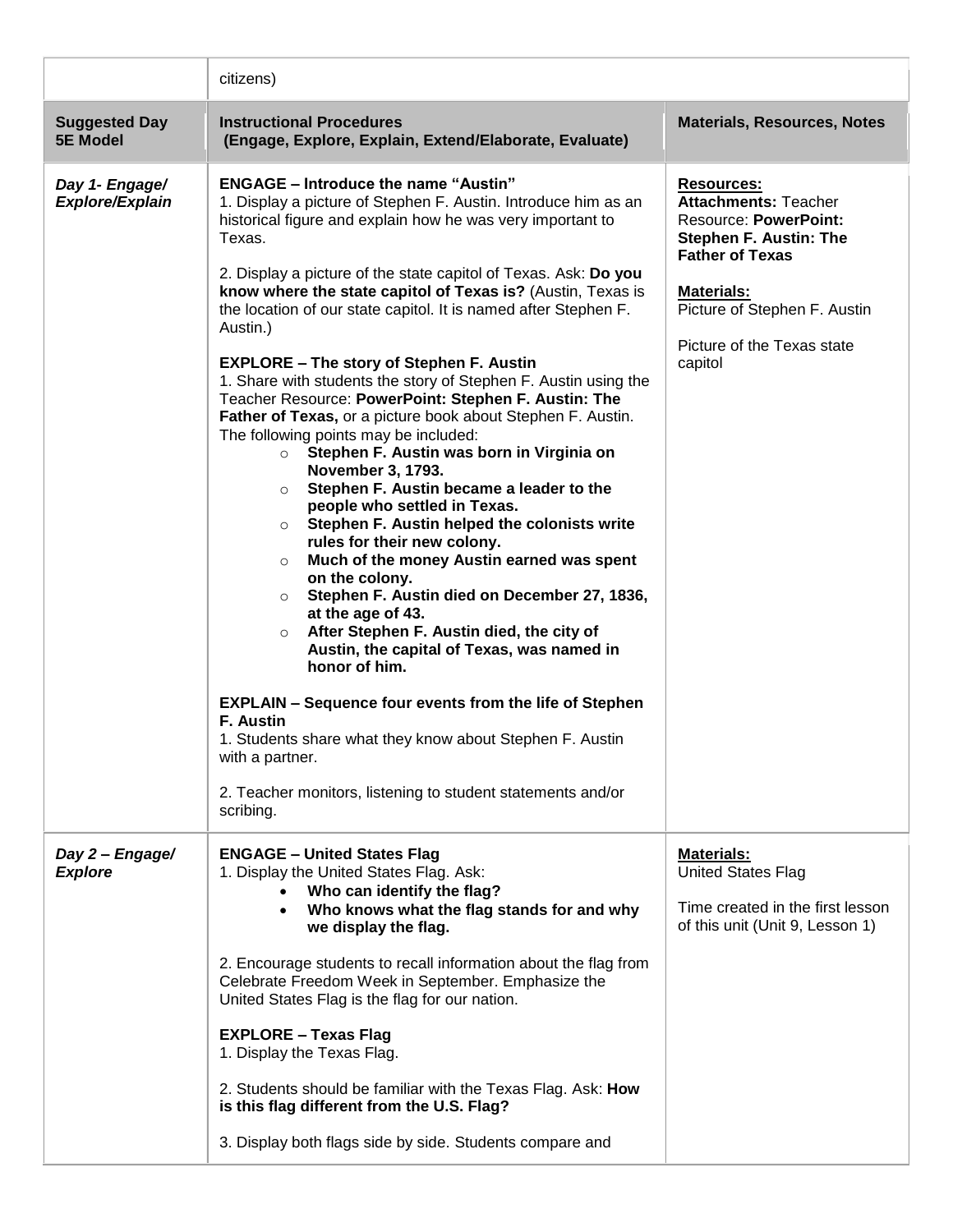|                                                         | contrast orally through a teacher guided discussion.                                                                                                                                        |                                                                                        |
|---------------------------------------------------------|---------------------------------------------------------------------------------------------------------------------------------------------------------------------------------------------|----------------------------------------------------------------------------------------|
| Day 3 - Engage/<br>Explore/Elaborate/<br><b>Explain</b> | <b>ENGAGE - Leader of Our Country and Leader of Texas</b><br>1. Display photos of George Washington and Stephen F.<br>Austin.                                                               | <b>Materials:</b><br>Photos of George Washington<br>and Stephen F. Austin              |
|                                                         | 2. Review the contributions made by George Washington<br>through pictures, a PowerPoint or a story.                                                                                         | White drawing paper, one<br>sheet per student, $8 \frac{1}{2}$ X 11 or<br>similar size |
|                                                         | <b>EXPLORE – Leader of Texas</b><br>1. Review with students the characteristics of a good leader.<br>2. Like George Washington, Stephen F. Austin exhibited these                           | Binding (staples, spiral binding,<br>or other appropriate material)                    |
|                                                         | characteristics as he helped create and shape our state.<br>3. While emphasizing the role Stephen F. Austin played in<br>shaping our state, include the following facts that led to his and |                                                                                        |
|                                                         | earning the title "Father of Texas." (Age appropriate<br>comparisons to a father in parentheses.)<br>He was a positive influence on the colonists.<br>$\circ$                               |                                                                                        |
|                                                         | He told them they could succeed.<br>He was kind and was deeply respected by the<br>$\circ$<br>colonists.<br>He was a good decision maker.<br>$\circ$                                        |                                                                                        |
|                                                         | He helped to pay for things that people<br>$\circ$<br>needed.<br>He took care of the colonists.<br>$\circ$                                                                                  |                                                                                        |
|                                                         | 4. Like George Washington, some of the values Stephen F.<br>Austin modeled were honesty, bravery, a sense of calmness,<br>loyalty, and thoughtfulness toward the people of Texas.           |                                                                                        |
|                                                         | <b>ELABORATE</b><br>1. Facilitate a discussion based on these Key Understanding<br>and Guiding Questions:<br>What did Stephen F. Austin do to create and                                    |                                                                                        |
|                                                         | shape our state community?<br>What characteristics of a good father did he<br>exhibit?<br>How do those same characteristics help a                                                          |                                                                                        |
|                                                         | leader be successful?<br>What leadership roles did he hold as a leader<br>of Texas?                                                                                                         |                                                                                        |
|                                                         | How did he make sure this new<br>community/state would be a good place to<br>live, work and play?<br>How do his contributions affect us today?<br>$\bullet$                                 |                                                                                        |
|                                                         | <b>EXPLAIN - Create class book</b><br>1. Students create a class book about Stephen F. Austin. Each<br>student will illustrate one page which will show a fact about                        |                                                                                        |
|                                                         | Stephen F. Austin and his contributions to Texas. (There can<br>be duplicates.) Students write or dictate a sentence that tells<br>about the illustration.                                  |                                                                                        |
|                                                         | 2. Students share their illustration with the class and read their<br>sentence of explanation.                                                                                              |                                                                                        |
|                                                         | 3. After the book is bound, make it available for individual<br>students to check out and take home to share with their                                                                     |                                                                                        |